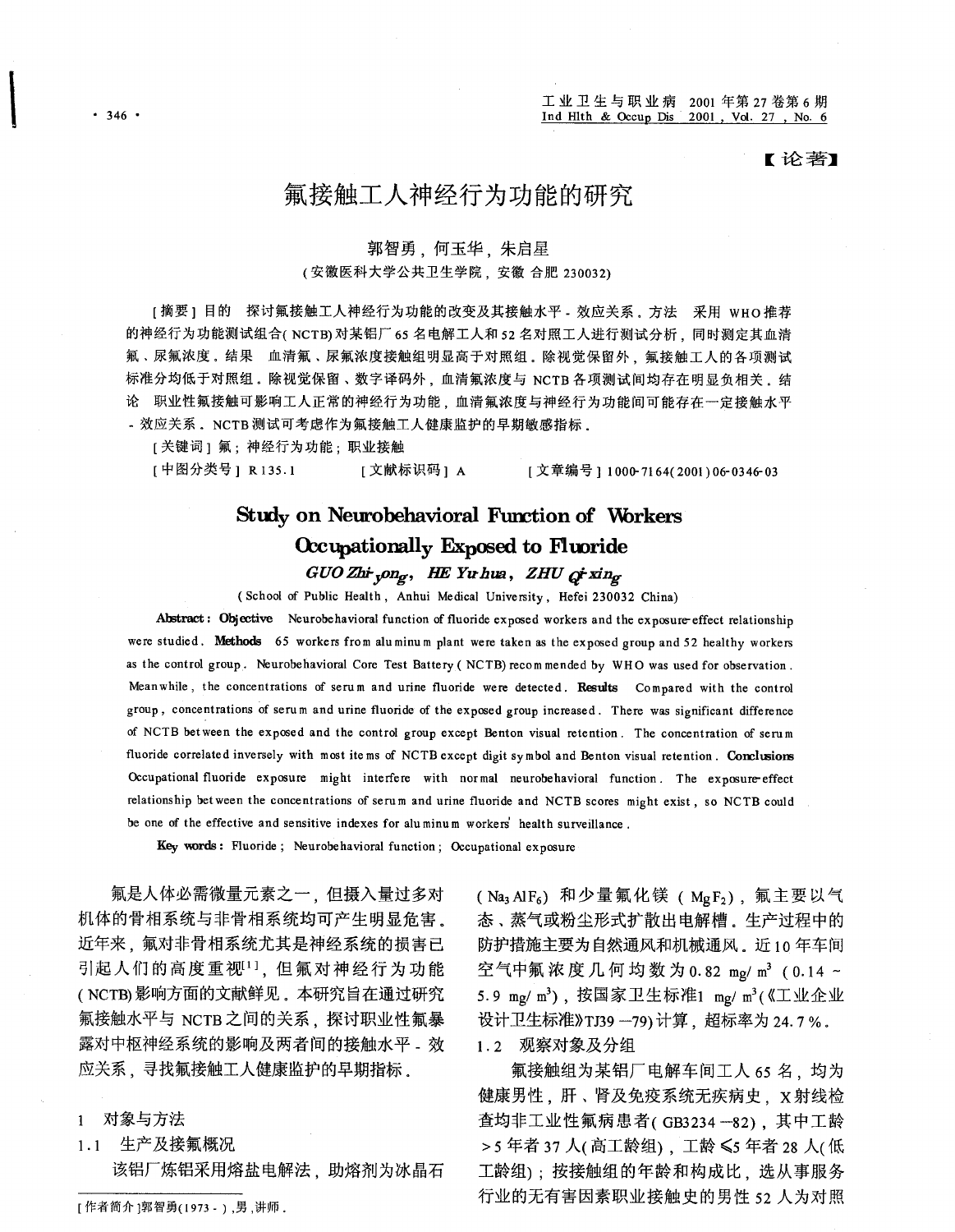### 郭智勇,等. 氟接触工人神经行为功能的研究

组。接触组平均年龄(29.6±4.4)岁, 对照组平均 年龄(27.9±5.9)岁,经检验,两组在年龄、工龄、 学龄、吸烟和饮酒方面具有可比性、且均无精神病 家族史和长期服用镇静药史。

1.3 观察指标及方法

1.3.1 尿氟和血清氟浓度测定 取工人晨尿中段, 测定尿氟浓度: 取肘静脉血, 分离血清, 用于血清 氟浓度测定。尿氟、血清氟浓度测定用氟离子选择 电极法[2]。

1.3.2 神经行为功能测定 采用 WHO 推荐的 NCTB(包括情感状态问卷和操作行为调查)对接触 组和对照组工人进行神经行为功能测试31。

1.4 资料处理

所收集的资料输入 FoxPro 数据库, 对 NCTB 各项目进行粗分的标准化、再运用 SPSS 统计软件 进行统计计算。

- 2 结果
- 2.1 工人血清氟和尿氟浓度 氟接触工人高工龄组与低工龄组血清氟、尿氟

浓度均明显高于对照组, 差异有非常显著性(P< 0.001), 其中血清氟浓度高工龄组又明显高于低工 龄组工人(P<0.01)。尿氟浓度在工龄组间差异无 显著性(P>0.05,表1)。

表1 工人血清氟、尿氟浓度(x±s)

| 组别   | 例数 | 血清氟(mg/L)                             | 尿氟(mg/L)                       |
|------|----|---------------------------------------|--------------------------------|
| 接触组  |    |                                       |                                |
| 高工龄组 | 37 | $0.074 \pm 0.011$ <sup>*</sup>        | $0.994 \pm 0.339$              |
| 低工龄组 | 28 | $0.066 \pm 0.008$                     | $1.012 \pm 0.390$ <sup>*</sup> |
| 对照组  | 52 | $0.035 \pm 0.007$                     | $0.687 \pm 0.258$              |
|      |    | 与对照组比较, * P<0.001; 与低工龄组比较, Δ P<0.01. |                                |

#### 2.2 NCTB 测试结果

除视觉保留外,高工龄组的各项测试标准分均 明显低于对照组;在情感状态、简单最快反应时、 数字跨度、Santa Ana 提转敏捷度、目标追踪的打 点总数方面,低工龄组的测试标准分也明显低于对 照组:与低工龄相比较,高工龄组的困惑 - 迷茫情

表 2 氟接触组与对照组 NCTB 测试比较(x<sup>-+</sup>s)

| 项目              | 接触组                                              |                                 |                   |
|-----------------|--------------------------------------------------|---------------------------------|-------------------|
|                 | 高工龄组(n=37)                                       | 低工龄组(n=28)                      | 对照组(n=52)         |
| 情感状态            |                                                  |                                 |                   |
| 紧张 焦虑           | 45.30 $\pm$ 9.62 <sup>**</sup>                   | 47.05 $\pm$ 11.87 <sup>**</sup> | $54.70 \pm 8.08$  |
| 压抑 - 忧郁         | 46.33 $\pm$ 9.55 <sup>**</sup>                   | 47.19 ±12.65"                   | 54.32 $\pm$ 8.60  |
| 愤怒 - 敌意         | 45.08 ±12.24"                                    | 46.63 $\pm$ 8.59 <sup>**</sup>  | 55.50 $\pm$ 7.71  |
| 有力 - 好动         | 45.03 $\pm$ 10.62 <sup>*</sup>                   | 46.97 $\pm$ 7.14**              | 55.34 $\pm$ 7.48  |
| 疲惫 - 懒惰         | 43.33 $\pm$ 9.18 <sup>*</sup>                    | 45.22 $\pm$ 8.56 <sup>**</sup>  | $57.16 \pm 6.57$  |
| 困惑 - 迷茫         | 43.22 $\pm$ 8.50 <sup><math>\Delta</math>*</sup> | 48.35 $\pm$ 9.48"               | 55.06 $\pm$ 8.99  |
| 简单反应时           |                                                  |                                 |                   |
| 平均              | 47.03 $\pm$ 12.94                                | 49.70 $\pm$ 6.18                | 52.40 $\pm$ 8.69  |
| 最快              | 47.81 ±12.59                                     | 48.70 $\pm$ 7.06                | $52.38 \pm 8.93$  |
| 最慢              | 48.86 $\pm$ 6.81                                 | $50.37 \pm 4.34$                | 50.74 ±13.56      |
| 数字跨度            | 46.37 $\pm$ 8.99"                                | 48.41 $\pm$ 8.44                | 53.14 ±10.91      |
| Santa Ana 提转敏捷度 |                                                  |                                 |                   |
| 利手              | 47.27 $\pm$ 8.55"                                | 47.26 ±11.91"                   | $53.44 \pm 9.14$  |
| 非利手             | 47.81 $\pm$ 9.71"                                | 47.26 $\pm$ 9.07"               | 52.92 $\pm$ 10.18 |
| 数字译码            | $47.27 \pm 8.22$                                 | $51.85 \pm 10.26$               | 50.98 ±10.94      |
| Benton 视觉保留     | 49.54 $\pm$ 9.43                                 | 49.26 $\pm$ 10.02               | $51.62 \pm 8.54$  |
| 目标追踪            |                                                  |                                 |                   |
| 正确点数            | 49.68 $\pm$ 4.16                                 | $50.78 \pm 5.12$                | 49.78 $\pm$ 14.46 |
| 错误点数            | 46.41 $\pm$ 4.79 <sup><math>\Delta</math>*</sup> | $50.35 \pm 8.54$                | $51.74 \pm 6.84$  |
| 合计总数            | 48.57 $\pm$ 6.87                                 | 48.35 $\pm$ 8.32                | $51.89 \pm 8.72$  |

接触组与对照组比较, \* P<0.05, \*\* P<0.01; 高工龄组与低工龄组比较, △ P<0.05.